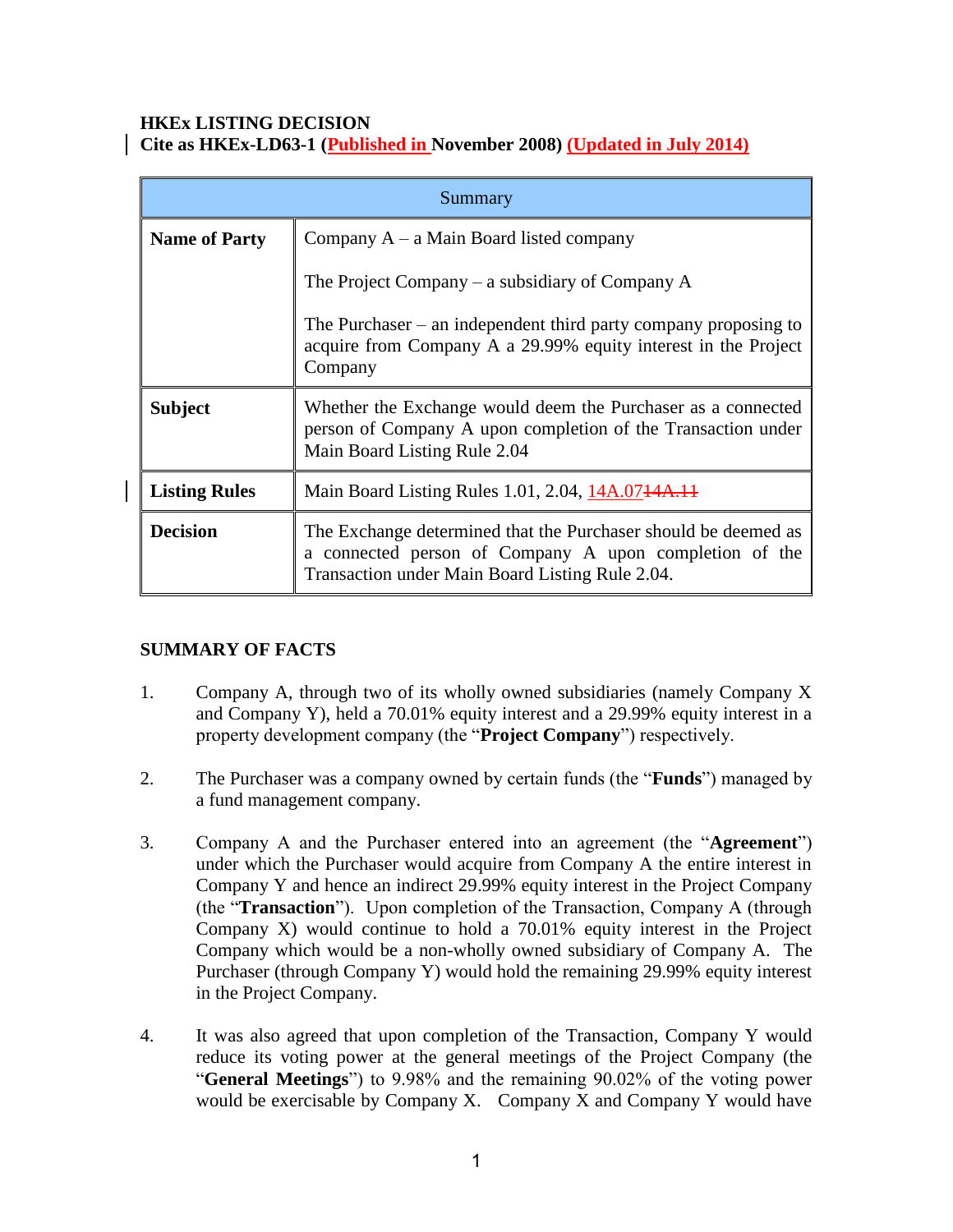the right to appoint 10 directors and 1 director to the board of the Project Company (the "**Board**") respectively.

- 5. Notwithstanding the arrangements mentioned in paragraph 4 above, the joint venture contract and the articles of association of the Project Company would provide that:
	- a. if the Funds (or the Purchaser) dispose of their indirect interest in the Project Company to a potential purchaser, the potential purchaser's voting power in the General Meetings, and rights to appoint directors to the Board will be restored to the same extent as the equity interest acquired by the potential purchaser. This term, Company A submitted, catered for a potential purchaser who might have an expectation different from those of the Funds and might want to retain control of the Project Company proportionate to its equity interest in the Project Company; and
	- b. Company Y has veto rights in respect of certain matters concerning the Project Company (the "**Reserved Matters**") covering a wide range of matters. The Reserved Matters include but are not limited to the following matters:
		- winding up of the Project Company
		- amendment to constitutional documents
		- change in share capital, or issue or redemption of securities
		- amendment to shareholders' rights
		- distribution of reserve
		- development of new business or material change in the nature or scope of business
		- any capital and operating budget or business plan or any material amendment thereto
		- any material contact outside the normal course of business
		- any contract other than on arm's length market terms
		- any acquisition, sale, lease or disposal of any property other than in the ordinary course of business
		- any material transaction outside the ordinary course of the business
- 6. Company A submitted that
	- The Funds were primarily interested in the economic return on their investment in the Project Company, and did not intend to participate in the management of the Project Company's business. The reduction in Company Y's voting power in the General Meetings, which the Funds did not commercially require, would exclude Company Y and therefore the Purchaser from the definition of "substantial shareholder" of the Project Company and therefore a connected person of Company A; and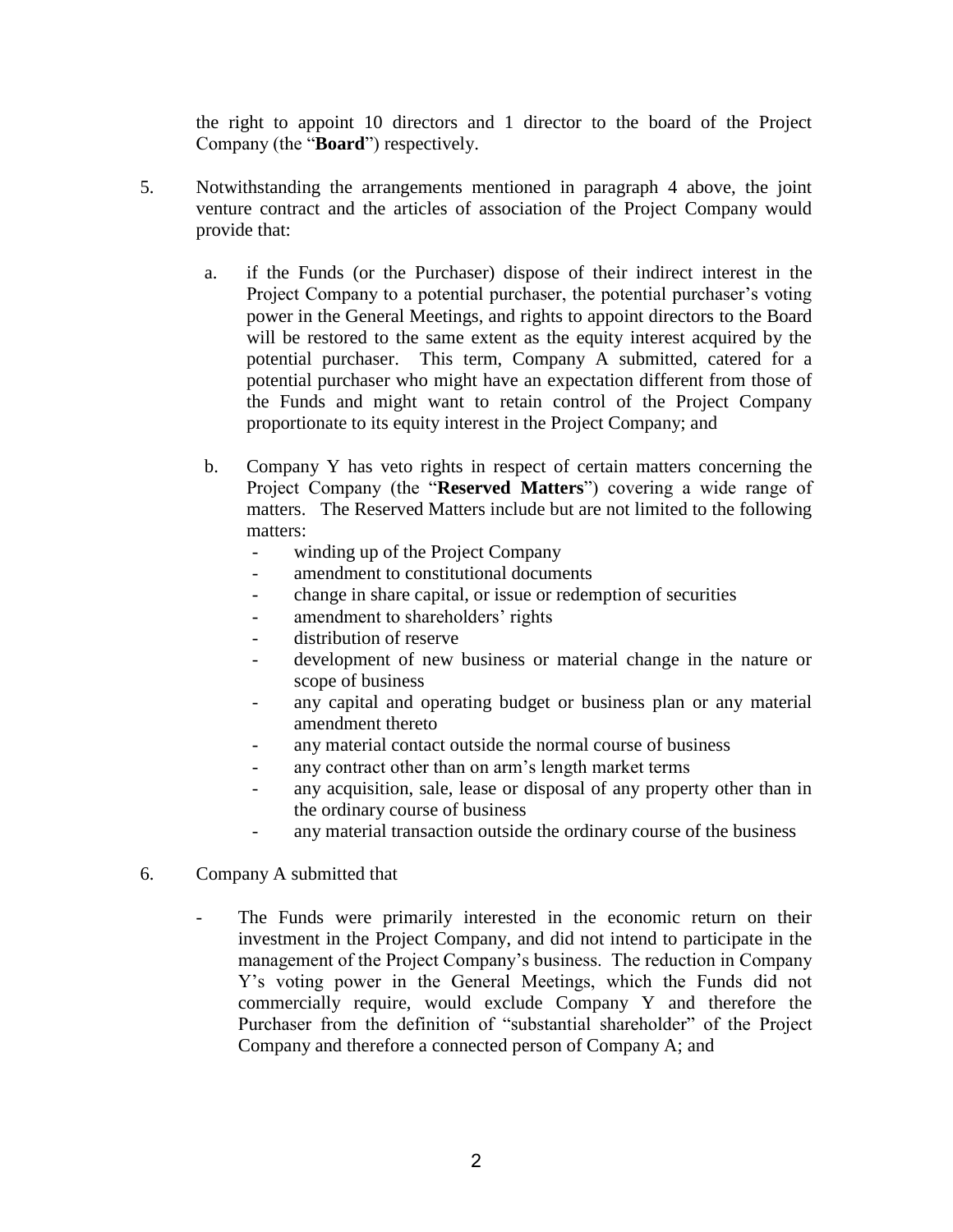Subjecting certain matters of a joint venture company to the special approval of minority shareholders was necessary for the protection of the minority shareholders and was customary in property joint ventures. Since the Reserved Matters were restricted to material matters outside the ordinary course of business of the Project Company and the respective veto right was meant to be a defensive measure for protection of minority interest rather than a means to acquire control, the Project Company would still be able to manage its business in its ordinary course without interference from Company Y. Accordingly, Company Y should not be considered to be in a position to have an influence over the Project Company to such an extent that it should be treated as a connected person.

#### **THE ISSUE RAISED FOR CONSIDERATION**

7. Whether the Purchaser should be deemed as a connected person of Company A under Rule 2.04.

### **APPLICABLE LISTING RULES**

8. Main Board Listing Rule 1.01 defines "substantial shareholder" and "connected person" as follows:

| "substantial shareholder" | in relation to a company means a<br>person  who is entitled to exercise, or<br>control the exercise of, 10% or more of<br>the voting power at any general<br>meeting of the company. |
|---------------------------|--------------------------------------------------------------------------------------------------------------------------------------------------------------------------------------|
| "connected person"        | means a director. chief executive<br>ny of its subsidiaries<br>has the meaning in rule $14A.06(7)$<br>.                                                                              |

9. Main Board Listing Rule 2.04 provides that:

It is emphasised that the Exchange Listing Rules are not exhaustive and that the Exchange may impose additional requirements or make listing subject to specific conditions whenever it considers it appropriate. Conversely, the Exchange may waive, modify or not require compliance with the Exchange Listing Rules in individual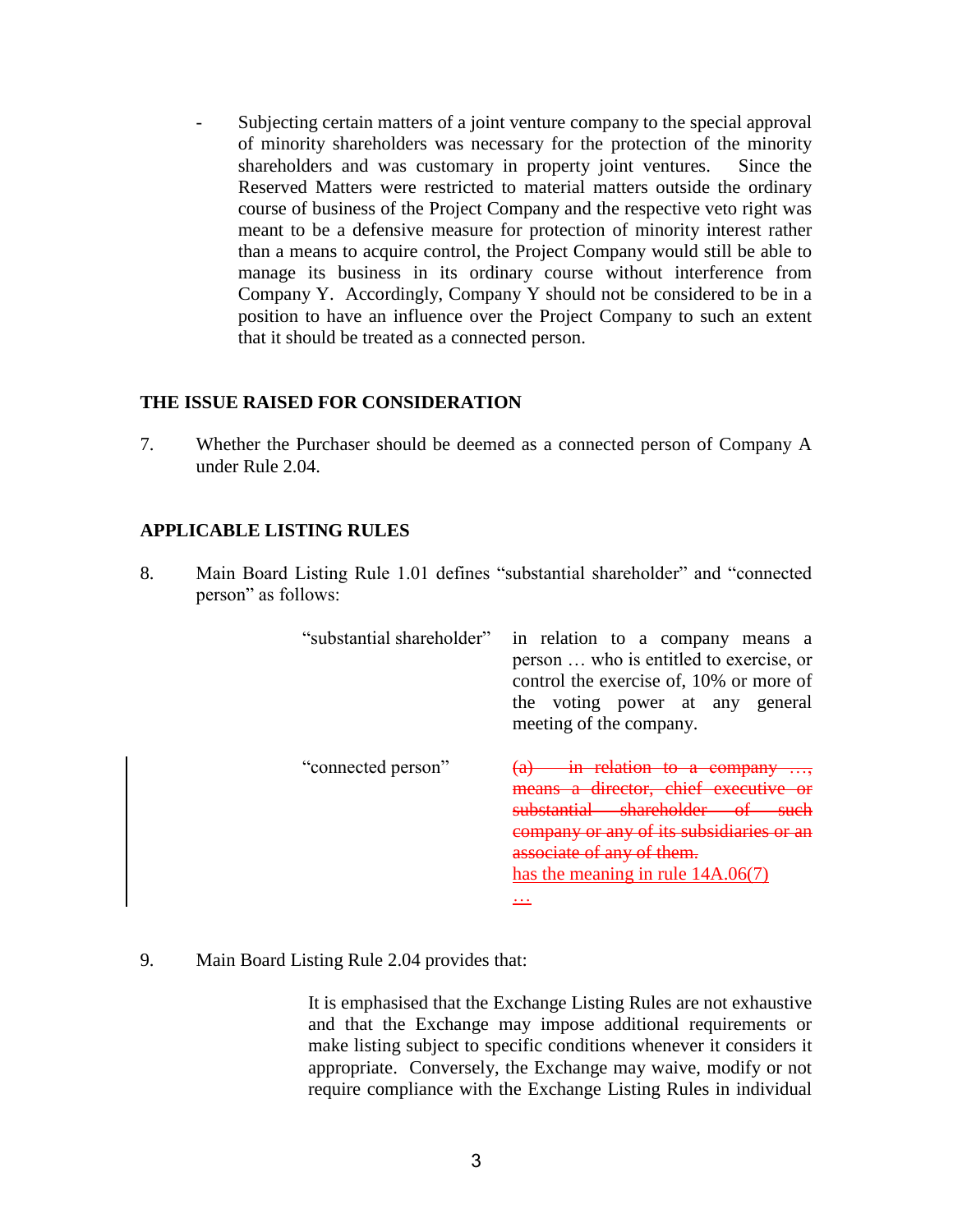cases (to suit the circumstances of a particular case), as a variety of circumstances may exist which require it to make ad hoc decisions. ...

10. Main Board Listing Rule  $14A.07(1)14A.11(1)$  provides that the definition of "connected person" includes:

> a … substantial shareholder of the listed issuer or any of its subsdiaries.

11. Main Board Listing Rules 14A.10(7) and 14.04(6) provide that:

A "listed issuer" means a company … whose securities are already listed on the Main Board …, and unless the context otherwise requires, includes its subsidiaries.

### **ANALYSIS**

- 12.11. The connected transaction rules seek to ensure that the interests of shareholders as a whole are taken into account by a listed issuer when it enters into transactions with connected persons, in particular to safeguard against connected persons (such as the listed issuer's directors, chief executives or substantial shareholders or their associates) taking advantage of their positions to the detriment of minority shareholders of an issuer.
- 13.12. The general definition of "connected person" is contained in Rule 1.01. For the purposes of the connected transaction rules, the definition of "connected person" is set out in extended by Rules 14A.07 to 14A.2214A.11 and 14A.12.
- 14.13. Rule 2.04 provides that the Listing Rules are not exhaustive and that the Exchange has discretion to, among others, modify the existing requirements under the Listing Rules and impose additional requirements as it considers appropriate. The Exchange will have regard to all of the relevant facts and circumstances of the case in its determination of whether to exercise its discretion under Rule 2.04. In circumstances where the definition of "connected person" is technically inapplicable to a particular person/entity due to certain specific arrangements, the Exchange will look at the substance of the arrangements and consider whether they have been structured to circumvent the spirit and intent of the rules. In such circumstances, it may be appropriate to "deem" such person/entity as connected under Rule 2.04.
- 15.14. In the present case, given the special voting arrangement established for the Project Company, Company Y would not be entitled to exercise or control the exercise of 10% or more of the voting power at any general meetings of the Project Company. It did not meet the definition of a substantial shareholder of the